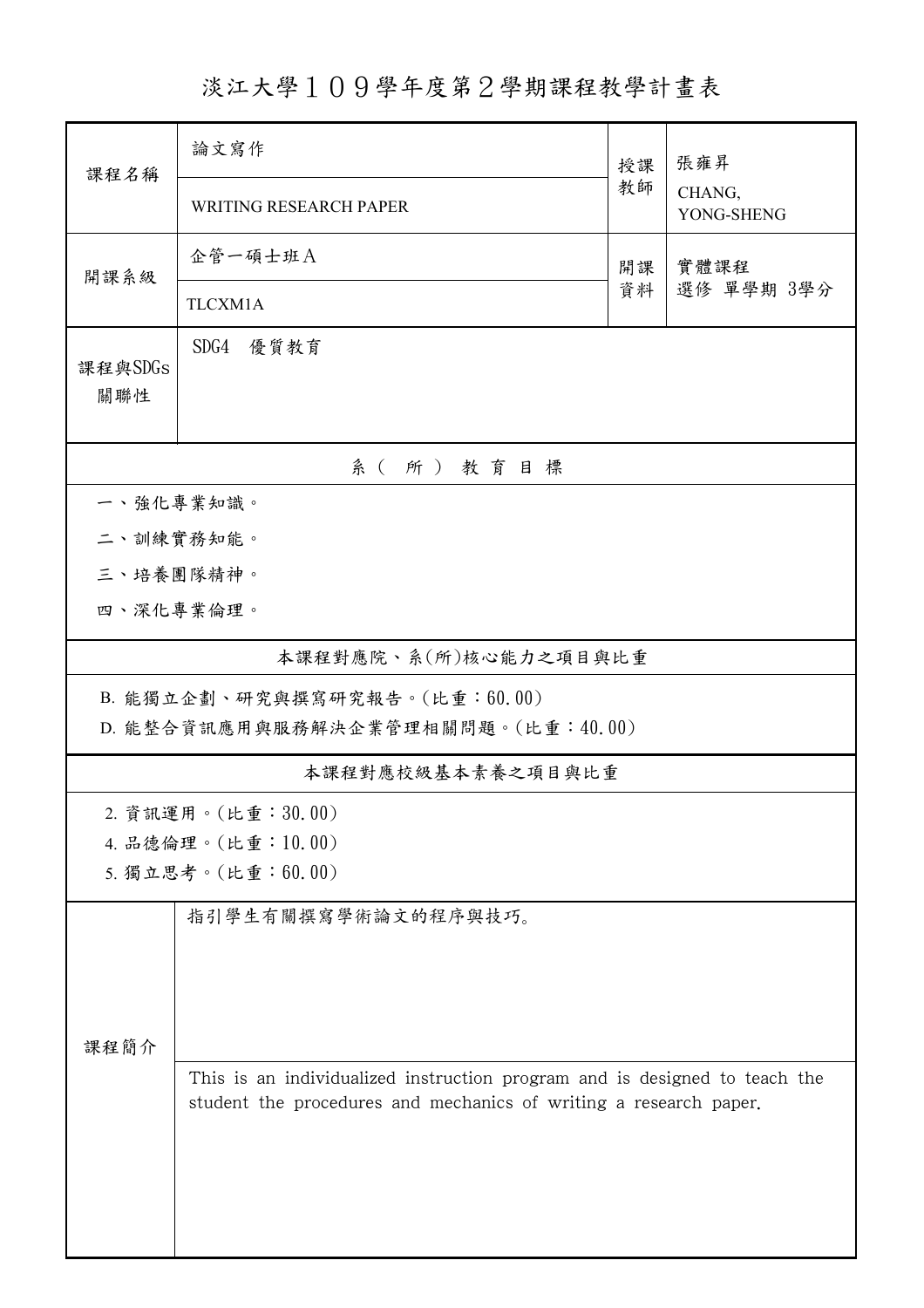## 本課程教學目標與認知、情意、技能目標之對應

將課程教學目標分別對應「認知(Cognitive)」、「情意(Affective)」與「技能(Psychomotor)」 的各目標類型。

一、認知(Cognitive):著重在該科目的事實、概念、程序、後設認知等各類知識之學習。

二、情意(Affective):著重在該科目的興趣、倫理、態度、信念、價值觀等之學習。

三、技能(Psychomotor):著重在該科目的肢體動作或技術操作之學習。

| 序<br>號         | 教學目標(中文)                                                                                  |                                                                         |                                                                         | 教學目標(英文)                                                                                                                                                                                                                                                                                                                                               |                               |  |  |  |  |
|----------------|-------------------------------------------------------------------------------------------|-------------------------------------------------------------------------|-------------------------------------------------------------------------|--------------------------------------------------------------------------------------------------------------------------------------------------------------------------------------------------------------------------------------------------------------------------------------------------------------------------------------------------------|-------------------------------|--|--|--|--|
| $\mathbf{1}$   | 修完該門科目,希望學生能<br>夠:(1)學會運用各種管道,蒐集資<br>料;(2)組織想法以及撰寫論文正<br>式陳述方式;(3)如何撰寫論文大<br>綱;(4)注意寫作格式。 |                                                                         |                                                                         | Upon successful completion of this course, the<br>student will be able to: $(1)$ Utilize various sources to<br>gather data for a research paper; $(2)$ Organize ideas<br>and write thesis statements; $(3)$ Understand how to<br>develop outlines for research papers; $(4)$ Compile a<br>final form of the research paper with a works cited<br>page. |                               |  |  |  |  |
|                | 教學目標之目標類型、核心能力、基本素養教學方法與評量方式                                                              |                                                                         |                                                                         |                                                                                                                                                                                                                                                                                                                                                        |                               |  |  |  |  |
| 序號             | 目標類型                                                                                      | 院、系 $(\text{m})$<br>核心能力                                                | 校級<br>基本素養                                                              | 教學方法                                                                                                                                                                                                                                                                                                                                                   | 評量方式                          |  |  |  |  |
| 1              | 認知                                                                                        | <b>BD</b>                                                               | 245                                                                     | 講述、討論                                                                                                                                                                                                                                                                                                                                                  | 討論(含課堂、線<br>上)、報告(含口頭、書<br>面) |  |  |  |  |
|                | 授課進度表                                                                                     |                                                                         |                                                                         |                                                                                                                                                                                                                                                                                                                                                        |                               |  |  |  |  |
| 週次             | 日期起訖                                                                                      |                                                                         |                                                                         | 內 容 (Subject/Topics)                                                                                                                                                                                                                                                                                                                                   | 備註                            |  |  |  |  |
|                | $110/02/22$ ~<br>110/02/28                                                                | Course Overview                                                         |                                                                         | 2/23                                                                                                                                                                                                                                                                                                                                                   |                               |  |  |  |  |
| $\overline{2}$ | $110/03/01$ ~<br>110/03/07                                                                | Owning your Research                                                    |                                                                         | 3/2                                                                                                                                                                                                                                                                                                                                                    |                               |  |  |  |  |
| 3              | $110/03/08$ ~<br>110/03/14                                                                |                                                                         | Reading your Sources (王:第一、二章)                                          | 3/9 (第一組)                                                                                                                                                                                                                                                                                                                                              |                               |  |  |  |  |
|                | $110/03/15$ ~<br>110/03/21                                                                | 三、四、五章)                                                                 | Exploring and Sharpening your Topic $(\pm : \tilde{\mathcal{F}})$       | $3/16$ (第二組)                                                                                                                                                                                                                                                                                                                                           |                               |  |  |  |  |
| 5              | $110/03/22$ ~<br>110/03/28                                                                |                                                                         | Gathering Information (王:第六、七章)                                         | 3/23 (第三組)                                                                                                                                                                                                                                                                                                                                             |                               |  |  |  |  |
| 6              | $110/03/29$ ~<br>110/04/04                                                                | 教學行政觀摩日                                                                 |                                                                         |                                                                                                                                                                                                                                                                                                                                                        |                               |  |  |  |  |
| 7              | $110/04/05$ ~<br>110/04/11                                                                |                                                                         | Writing a Research Proposal (黃:第三、四、五章)                                 | $4/6$ (第四組負責第<br>三、四章;第五組負責<br>第五章                                                                                                                                                                                                                                                                                                                     |                               |  |  |  |  |
| 8              | $110/04/12$ ~<br>110/04/18                                                                | 九、十章)                                                                   | Meeting the Challenges of Online Research $(\frac{2}{9} : \frac{2}{9})$ | 4/13 (第六組負責第九<br>章;第七組負責第十章)                                                                                                                                                                                                                                                                                                                           |                               |  |  |  |  |
| 9              | $110/04/19$ ~<br>110/04/25                                                                |                                                                         | Evaluating Information (Paper 1)                                        | 4/20 (第一組)                                                                                                                                                                                                                                                                                                                                             |                               |  |  |  |  |
| 10             | $110/04/26$ ~<br>110/05/02                                                                | 期中考週                                                                    |                                                                         |                                                                                                                                                                                                                                                                                                                                                        |                               |  |  |  |  |
| 11             | $110/05/03$ ~<br>110/05/09                                                                | $5/4$ (第二組)<br>Citing Your Sources and Avoiding Plagiarism (Paper<br>2) |                                                                         |                                                                                                                                                                                                                                                                                                                                                        |                               |  |  |  |  |